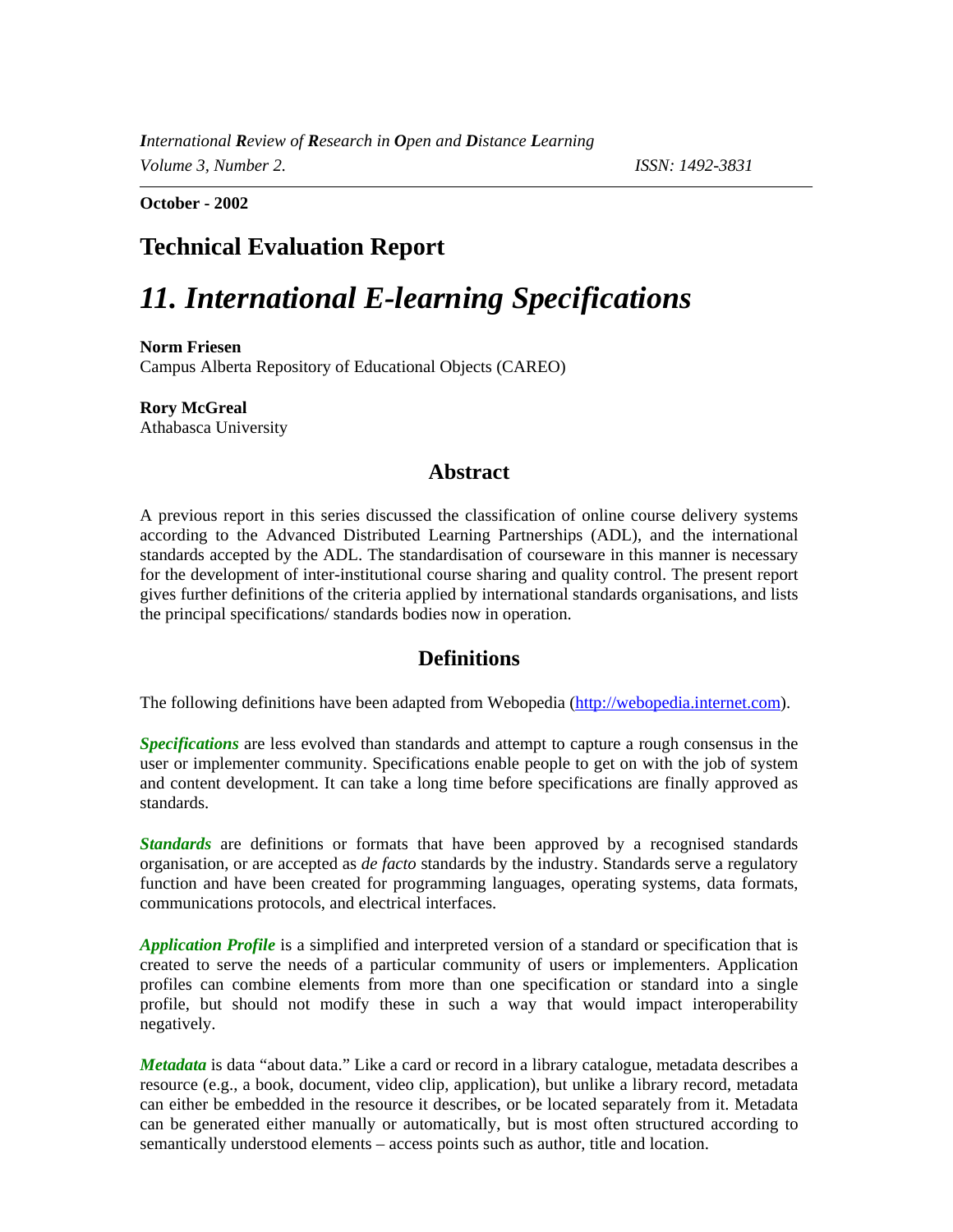*Interoperability* is the ability of systems or components to work together, without unnecessary human intervention. In the case of metadata, interoperability refers specifically to the ability to exchange information and to process information that has been exchanged. True interoperability would allow users to search and otherwise make use of systems in a seamless manner – despite their location, origin, or internal operation.

*XML* is the acronym for *Extensible Markup Language*, a specification defining syntax for tagging that often looks similar to HTML. But unlike HTML, XML allows developers to create their own custom tags. This makes it possible to label the purpose of particular elements in a document – instead of simply specifying the way these elements might appear in a Web browser, as is the case with HTML. A set of tags or elements created in XML that specify the kind and format of permitted data is known as a DTD (Document Type Definition) or Schema. XML documents that actually contain this data are known as XML records.

# **Specifications**

*Dublin Core* ([http://purl.oclc.org/dc/\)](http://purl.oclc.org/dc/) is named for Dublin, Ohio, not Dublin, Ireland, and has been described as the most broadly based metadata specification. It coexists comfortably with the other metadata sets and is intended to facilitate interoperability between the semantics of metadata specifications. *Dublin Core* metadata is syntax-independent, and can be encoded in a number of ways – in metatags in the header of an HTML document, in XML documents or in RDF/XML markup. *Dublin Core* consists of only fifteen optional elements such as Title, Description, Creator, Subject, etc.

**IMS** ([http://imsproject.com](http://imsproject.com/)), the acronym for Instructional Management Systems, was established by *EduCom* (now *EduCause*) in 1994. The mandate of IMS is to serve as a catalyst for the development of instructional software, the creation of an online management infrastructure for learning, the facilitation of collaborative learning activities and certification. Its members include *Apple*, *Cisco*, *IBM*, *Industry Canada*, *Microsoft*, *Oracle*, *Sun*, and the US Defence Department. The *IMS* has been developing a number of specifications for the community of e-learning developers: i.e., content packaging, digital repository interoperability, and learning design. Included with these is a metadata specification that both incorporates and extends the *Dublin Core*. Bindings or encodings are available for *IMS* metadata in both XML and RDF/XML. Although the *IMS* metadata schema represents an important activity, the *IMS* is *not* just a metadata schema. The *IMS* is involved in the development of other learning application specifications.

*ARIADNE* ([http://ariadne.unil.ch/\)](http://ariadne.unil.ch/), the acronym for The Alliance of Remote Instructional Authoring and Distribution Networks for Europe, has fostered the sharing and reuse of electronic pedagogical material by universities and corporations. It attempted to create a European-wide repository for pedagogical documents called the Knowledge Pool System. It has also acted as a co-author of the *IMS* metadata structure.

*ADL SCORM* ([http://www.adlnet.org/Scorm/\)](http://www.adlnet.org/Scorm/) is the Advanced Distributed Learning Network Sharable Courseware Object Reference Model*,* supported by the US Department of Defence and the US government. It combines and interprets a number of interrelated technical specifications built upon the work of the *AICC*, *IMS* and *IEEE* to create a unified content model. This model specifies the behaviour and aggregation of modular, interactive learning components, and makes extensive use of XML. Like *IMS*, *SCORM* is *not* simply concerned with metadata, but combines metadata with a number of other specifications that deal with a variety of aspects of learning content and management.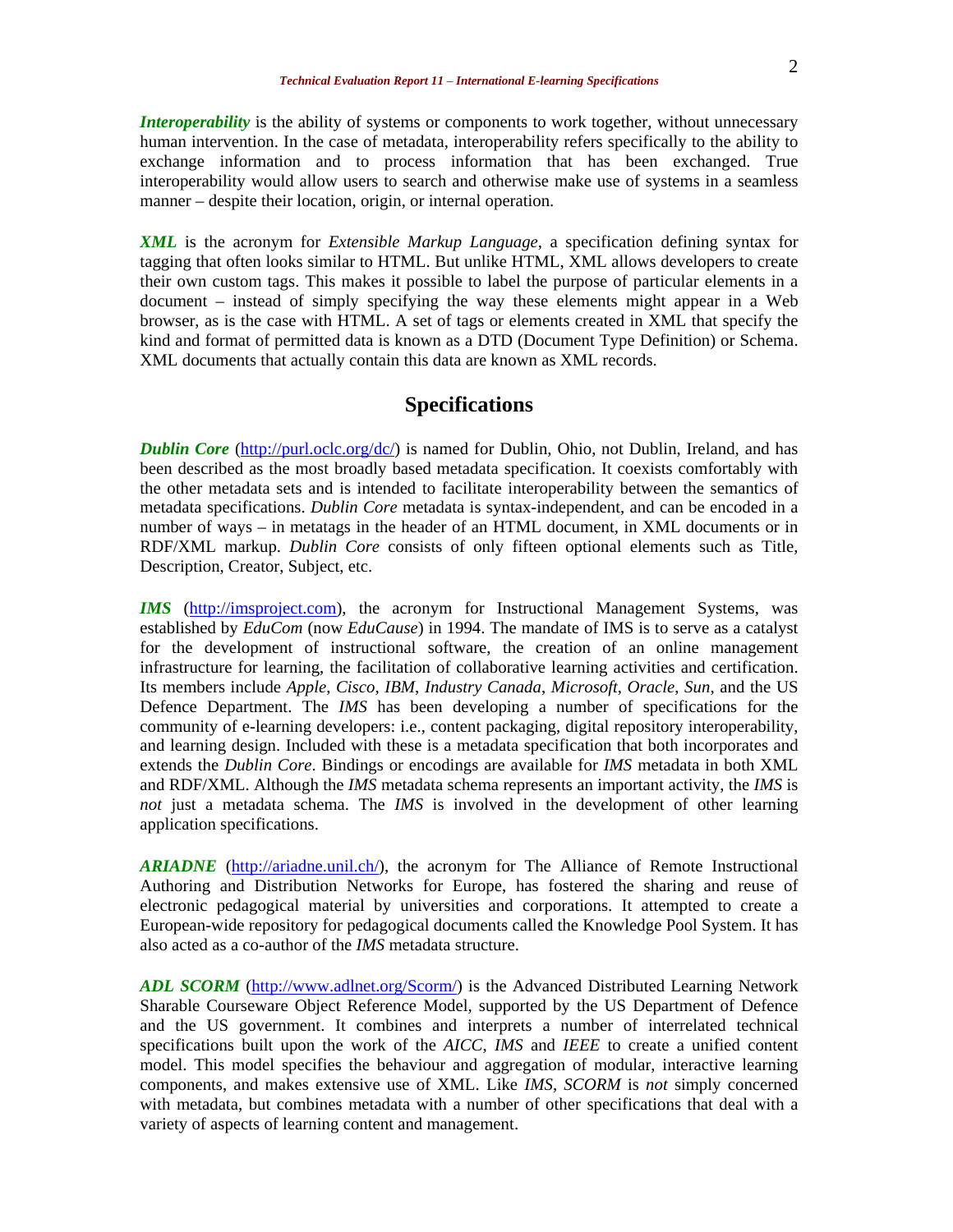#### **Standards**

*IEEE LTSC LOM* ([http://ltsc.ieee.org](http://ltsc.ieee.org/)) is the acronym for The Institute for Electrical and Electronics Engineers Learning Technologies Standards Committee, which creates and supports standards and best practices related to the technical aspects of e-learning. The *IEEE LTSC* is releasing the Learning Object Metadata, referred to as IEEE LTSC LOM P1484.12, as an approved standard. This standard is almost identical to the *IMS* metadata specification, and is compatible with *Dublin Core* metadata.

*ISO* ([http://jtc1sc36.org/#terms\\_of\\_reference](http://jtc1sc36.org/#terms_of_reference)) is the acronym for the International Standards Organization, a network of the national standards institutes of some 130 countries responsible for coordinating the development of international standards of all sorts. The Information Technology for Learning, Education, and Training Committee of the *ISO* supports the standardisation of information and communications technologies for learning. This sub-group liases closely with the *IEEE LTSC*. The standard number being used for educational metadata is *IECJTC1 SC36.*

### **Application Profile**

There are other organizations working on metadata that conforms to international metadata specifications. Because the purpose of metadata is to enable interoperability between systems, organisations involved want to conform to emerging metadata standards. For example, the Canadian Core Metadata Application Profile, or *CanCore*, is an attempt to interpret and simplify the elements of the *IMS* model.

*CanCore* ([http://www.cancore.ca](http://www.cancore.ca/)) is the acronym for The Canadian Core Learning Resource Metadata Application Profile, and is primarily concerned with the vocabularies and semantics associated with *IMS* metadata elements. Users of the *CanCore* protocol know that their data will conform to the emerging international standard for educational metadata based on and fully compatible with the *IMS* Learning Resource Metadata Information Model. *CanCore* has defined a sub-set of data elements from this IMS model for the purposes of the efficient and uniform description of digital educational resources. It is intended to facilitate the interchange of records describing educational resources and the discovery of these resources. *CanCore* is at the leading edge in providing both semantic and syntactic guidance to the implementation of the *IMS* and *IEEE* Learning Object Metadata specifications.

### **Related Organisations**

*AICC* [\(http://aicc.org/](http://aicc.org/)). The Aviation Industry Computer-Based Training Committee created early guidelines and recommendations for online learning systems. It provides guidelines for interoperability using metadata and protocols.

*ALIC* [\(http://www.alic.gr.jp/](http://www.alic.gr.jp/)). The Advanced Learning Infrastructure Committee, Japan, works with other international standards bodies for metadata. It facilitates interoperability within Japan and outside.

*CEN/ ISSS* [\(http://www.cenorm.be/isss/](http://www.cenorm.be/isss/)). The European Committee for Standardization Information Society Standardization System provides for both formal and informal standardisation. This includes guides to best practice as well as full standards. It works by consensus among industry and consumer groups. It covers a broad constituency and is flexible in its methods.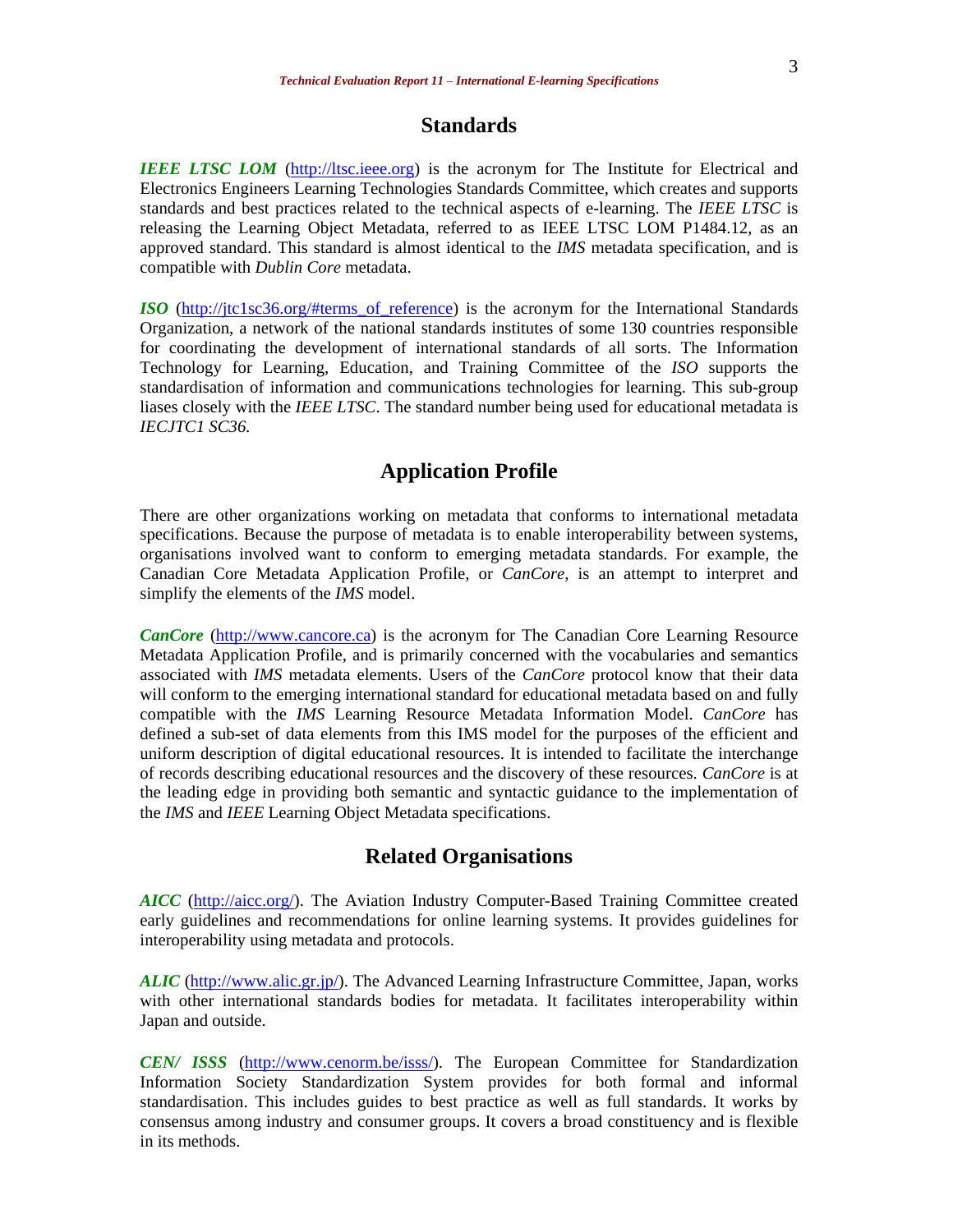objects incorporate metadata that conforms to the IMS/SCORM specifications.

*CSystems RLO/ RIO* ([http://www.cisco.com/\)](http://www.cisco.com/). Re-usable Learning Objects/ Re-usable Information Objects are based on chunked reusable objects that form a complete lesson. The

*CLEO* [\(http://www.cleolab.org/\)](http://www.cleolab.org/) is the acronym for Customized Learning Experiences Online, and is a one year long research collaboration between corporations including *Cisco Systems*, *Click2Learn*, *IBM Mindspan Solutions*, *Microsoft*, and *NETg*. Using the *ADL SCORM* specification, *CLEO* focuses on applied research on technical and pedagogical issues.

*MARBI* [\(http://www.ala.org/alcts/organization/div/marbi/marbi.html](http://www.ala.org/alcts/organization/div/marbi/marbi.html)), the acronym for The Machine-Readable Bibliographic Information Committee, is the body within the American Library Association responsible for developing official *ALA* positions on standards for the representation in machine-readable form of bibliographic information. *MARBI* focuses its attention on the development of the *MARC* format.

*MARC 21* [\(http://lcweb.loc.gov/marc/](http://lcweb.loc.gov/marc/)). The Machine-Readable Cataloguing record is a library standard for the representation and communication of bibliographic and related information in a machine-readable form. It is comprised three elements: (1) record structure, (2) content designation, and (3) data content of the record. Supported by the Library of Congress Network Development and *MARC* Standards Office, *MARC* consists of dozens of metadata elements, yet is generally not considered flexible enough for the cataloguing of Internet resources. *Dublin Core* is perceived by many as a substitute for *MARC* in this area of distributed digital resources.

*Microsoft LRN* [\(http://www.microsoft.com/elearn/support.asp](http://www.microsoft.com/elearn/support.asp)). The Microsoft Learning Resource Interchange is a specific implementation of the *IMS* content packaging specification, . *1.0*. *Microsoft LRN* incorporates the *IMS* metadata and provides a toolkit.

*OAI* (<http://www.openarchives.org/>) is the acronym for the Open Archives Initiative, which advances interoperability standards that facilitate the propagation of content, and increases accessibility to intellectual content. Among the most important of the *OAI* initiatives is the metadata harvesting protocol, a means of systematically sharing metadata records across distributed databases or repositories. The *OAI* is supported by the Digital Library Federation and the Coalition for Networked Information.

*Warwick Framework* ([http://www.dlib.org/dlib/july96/lagoze/07lagoze.html\)](http://www.dlib.org/dlib/july96/lagoze/07lagoze.html) has not been widely accepted, but remains significant for metadata generally. Warwick Framework provides a higher-level context for Dublin Core, nesting components or packages of information in containers, thus facilitating interoperability. It allows for the selective manipulation of data.

*Z39.50* (<http://www.loc.gov/z3950/agency/>). The International Standards Maintenance Agency and the Library of Congress Network Development and *MARC* Standards Office support this information retrieval protocol that facilitates communication among different information systems. *Z39.50* allows users to search multiple, heterogeneous databases from a single interface or point of access in real time. It is widely used in libraries and it supports *MARC* records and other types of metadata.

### **Learning Object Repositories**

The metadata employed by these repositories may not conform fully to the international standards. They are given here as working examples of learning object repositories.

*CAREO* [\(http://www.careo.org](http://www.careo.org/)) is the acronym for the Campus Alberta Repository of Educational Objects, and has as its primary goal the creation of a searchable Web-based collection of multidisciplinary teaching materials for educators across Alberta and beyond.